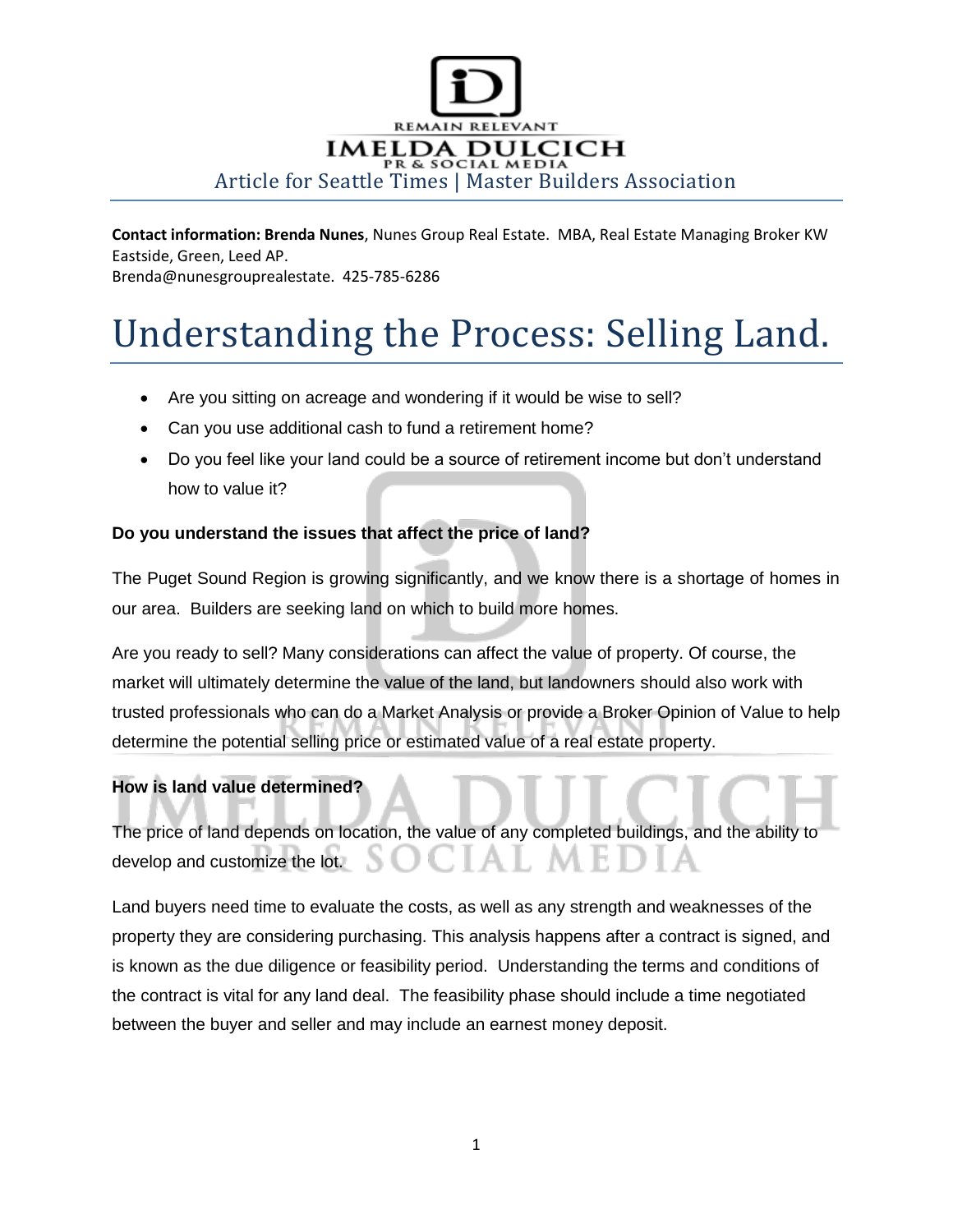

## **What might builders evaluate during the feasibility period?**

- What is the current zoning and anticipated future zoning?
- Is the zoning residential, commercial or flexible?
- Has there been any changes/potential to the immediate area that positively or negatively affects the property?
- Are there utilities near the site? If not how far away are they and is it economically feasible to bring in services?
- If the property is residential, how many buildable lots can the site support?
- Any easements on the title that might limit lot yield?
- Are there homes/ structures currently on the property? Where do they sit and are they in good condition?
- What is the highest and best use if it's a commercial site?
- Are there wetlands, steep slopes, streams or other environmental issues that limit the amount of buildable land?
- Are there environmental issues such as old oil tanks that need to be decommissioned?
- What is the site drainage?
- How much earth work will be needed to prepare sites for building?
- Where is the site located in relationship to transportation?
- In what school district does the property fall?
- What are the amenities within a short distance?
- Are there trails, parks and other recreation options nearby?
- How close is the site to major job centers?
- What is the neighborhood like and what is the value of new homes?
- Who is the governing jurisdiction and how easy is it to work with them?
- What are the mitigation fees for utilities, schools, and transportation?